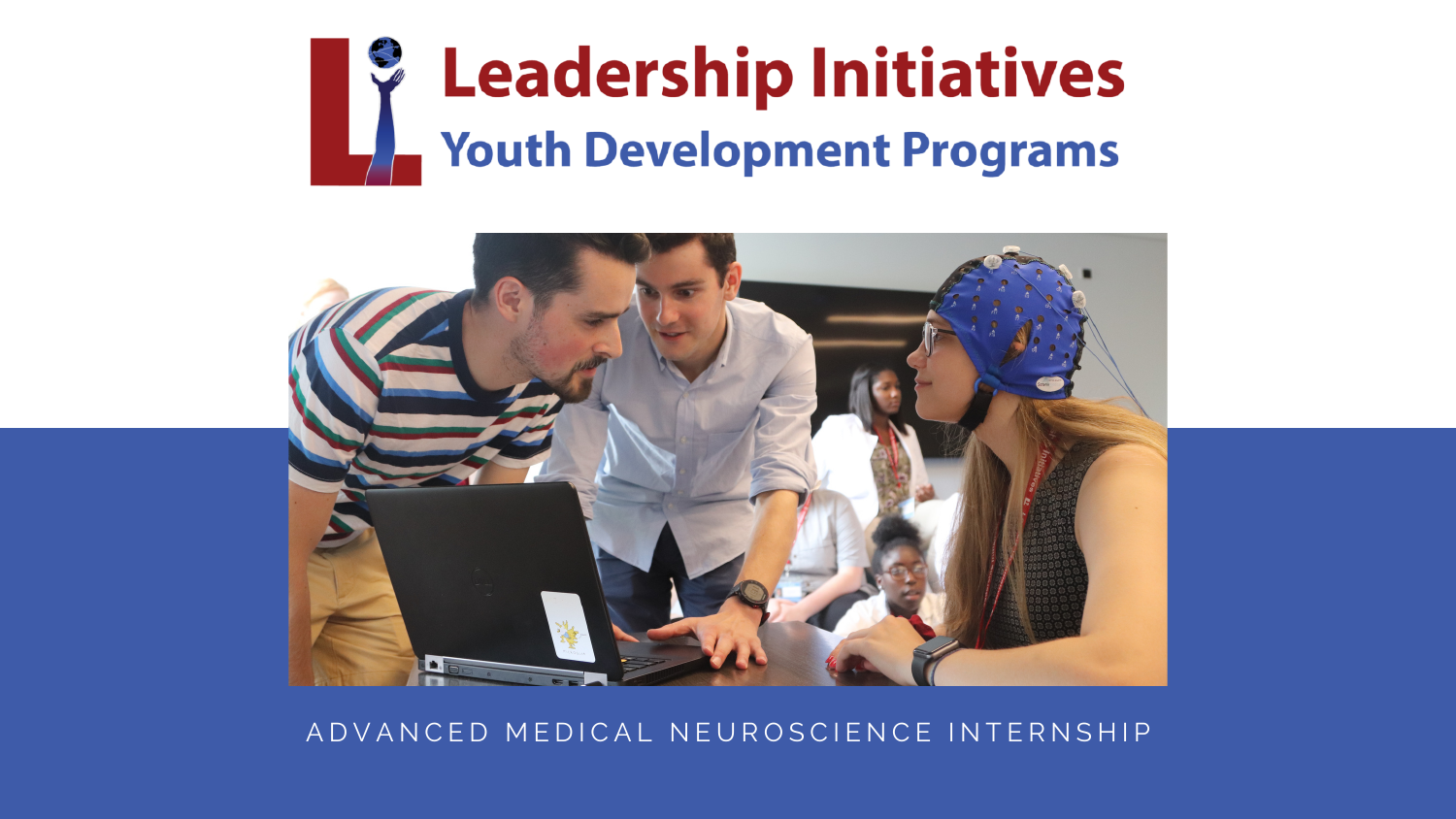# VIRTUAL SCHEDULE WEEK I

# **D A Y 1**

# **D A Y 2 D A Y 3 D A Y 4 D A Y 5**

**Welcome: What Is Leadership Initiatives?** 12 to 12:30 pm EST

**Meet Dr. Giordano and "Intelliteam"** 12:30 to 1 pm EST

**Why Do We Mind What Goes On In Our Minds?** 1 to 2:30 pm EST

**Break** 2:30 to 3 pm EST

**Overview of the Schedule for the Program** 3 to 3:30 pm EST

**RR: What is the research proposal?** 3:30 to 4:30 pm EST

**RR: Embarrassing Stories With Dr. Jake Arndt, PhD** 4:30 to 5:30 pm EST

**Welcome** 11:45 to 12 pm EST

**Exploring Consciousness – The "Spiritual Brain"** 12 to 1:30 pm EST

## **Brave and Bold Developments of Brain Sciences/ "Brave New Brain?"** 1:30 to 3 pm EST

**Break** 3 to 3:30 pm EST

**Neuroimaging: fMRI and EEG** 3:30 to 5 pm EST

**Welcome** 11:45 to 12 pm EST

**Brain Science and the Law** 12:15 to 1:45 pm EST

**The Range of Research Topics In Neuroscience** 1:45 to 2:30 pm est

**Break** 2:30 to 3 pm EST

**Neuromodulation: Stimulating the Brain to Affect the Mind** 3 to 4:30 pm EST

**Team Meetings with Dr. Wurzman/Lauren/Morgan (Understanding Proposal)** 4:30 to 6 pm EST

**Welcome** 11:45 to 12 pm EST

**The Creative Brain (talk tDACS)** 12 to 1:30 pm est

**"Going Deep"** 1:30 to 2:45 pm EST

**Break** 2:45 to 3:15 pm EST

**Culture and Ethics of the Brain** 3:15 to 4:45 pm EST

**Welcome** 11:45 to 12 pm EST

**DBS Panel** 12 to 2:30 pm EST

**Additional Q/a with patients and overview** 2:30 to 3:15 pm EST

**Heather Intro To Public Speaking** 3:15 to 5:30 pm EST